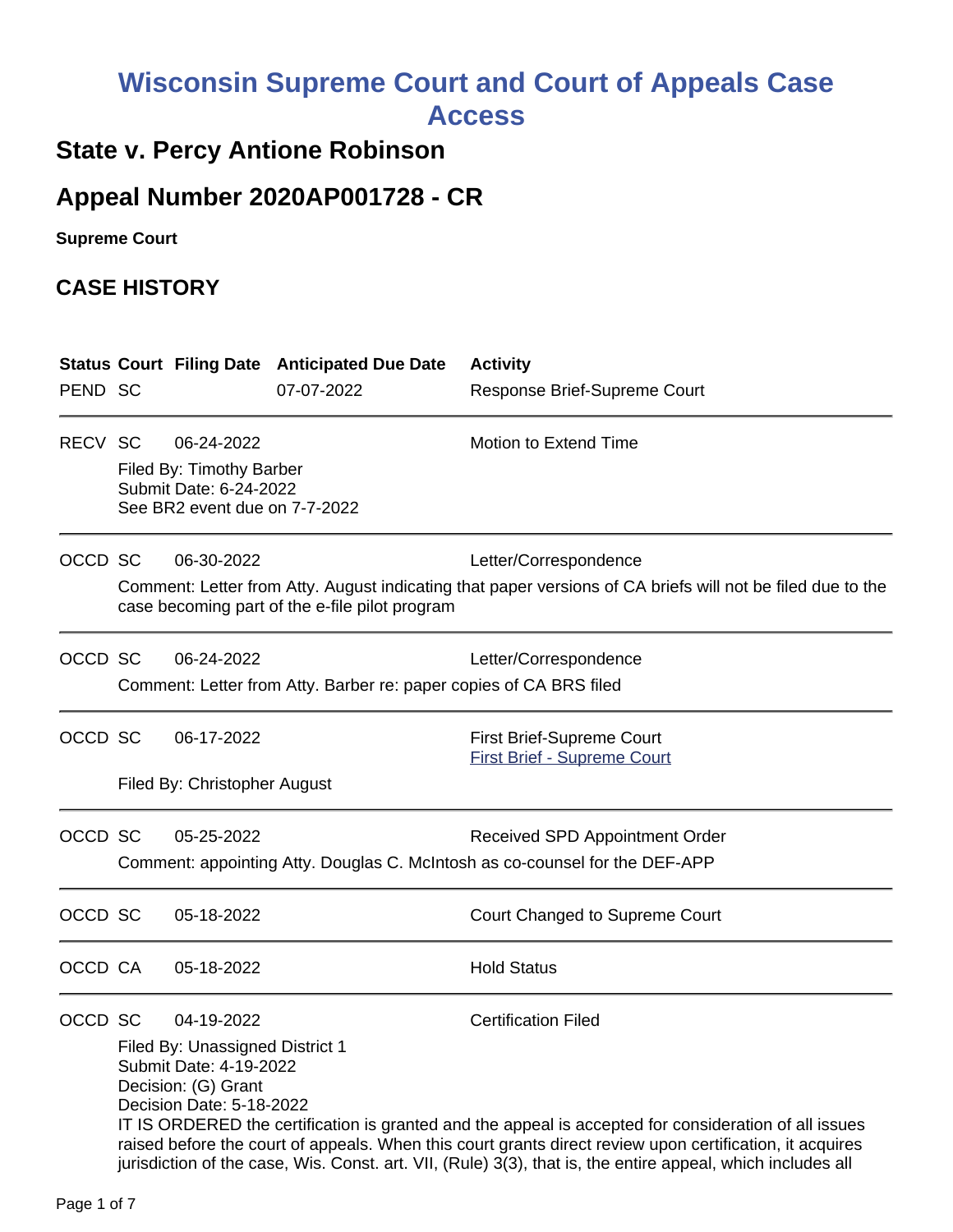issues, not merely the issues certified or the issue for which the court accepts the certification. State v. Stoehr, 134 Wis. 2d 66, 70, 396 N.W.2d 177 (1986); Wis. State (Rules) 808.05(2) and (Rule) 809.61. Further, the court has jurisdiction over issues not certified because the court may review an issue directly on its own motion. Wis. Stat. (Rule) 808.05(3); and

IT IS FURTHER ORDERED that within 30 days after the date of this order the appellant must file either a brief in this court or a statement that no brief will be filed; that within 20 days of filing, the respondent must file either a brief or a statement that no brief will be filed; and that if a brief is filed by the respondent, within 10 days of filing, the appellant must file either a reply brief or a statement that no reply brief will be filed; and

IT IS FURTHER ORDERED that in any brief filed in this court the parties shall not incorporate by reference any portion of their court of appeals' brief; instead, any material upon which there is reliance should be restated in the brief filed in this court; and

IT IS FURTHER ORDERED that in the event any party elects not to file a brief in this court, the briefs previously submitted by that party to the court of appeals shall stand as that party's brief in the Supreme Court; and

IT IS FURTHER ORDERED that within the time period established for the filing of briefs, each party must provide the clerk of this court with copies of the briefs previously filed on behalf of that party in the court of appeals. If a party elects to

| OCCD CA | 04-19-2022 |
|---------|------------|
|         |            |

[Opinion/Decision](http://www.wicourts.gov/other/appeals/cacert.jsp?docket_number=2020AP001728)

Judge Panel: White, Dugan, Brash Opinion: Certification

Decision: Certification Filed Pages: 9

Order Text: We ask the court to accept certification to provide a clear answer on this issue and eliminate confusion between the state and federal courts.

OCCD CA 11-22-2021 Rsp. to Add'l/Supplemental Authorities

Comment: Pla-Res by AAG Barber responds to Def-Applnts November 10, 2021 additional authorities

OCCD CA 11-10-2021 Additional Authorities

Comment: Additional authority provided by Atty. August

OCCD CA 11-10-2021 Letter/Correspondence

Comment: Cover letter providing additional authority

- OCCD CA 08-09-2021 Submitted on Briefs
- OCCD CA 05-18-2021 **Record and Briefs Sent to District 1**
- OCCD CA 05-18-2021 Reply Brief

[Reply Brief](https://acefiling.wicourts.gov/document/eFiled/2020AP001728/368865)

Filed By: Christopher August

OCCD CA 05-03-2021 Motion to Extend Time

Filed By: Christopher August Submit Date: 5-3-2021 Decision: (G) Grant Decision Date: 5-4-2021 IT IS ORDERED that the deadline for Robinson to file a reply brief is extended through May 18, 2021.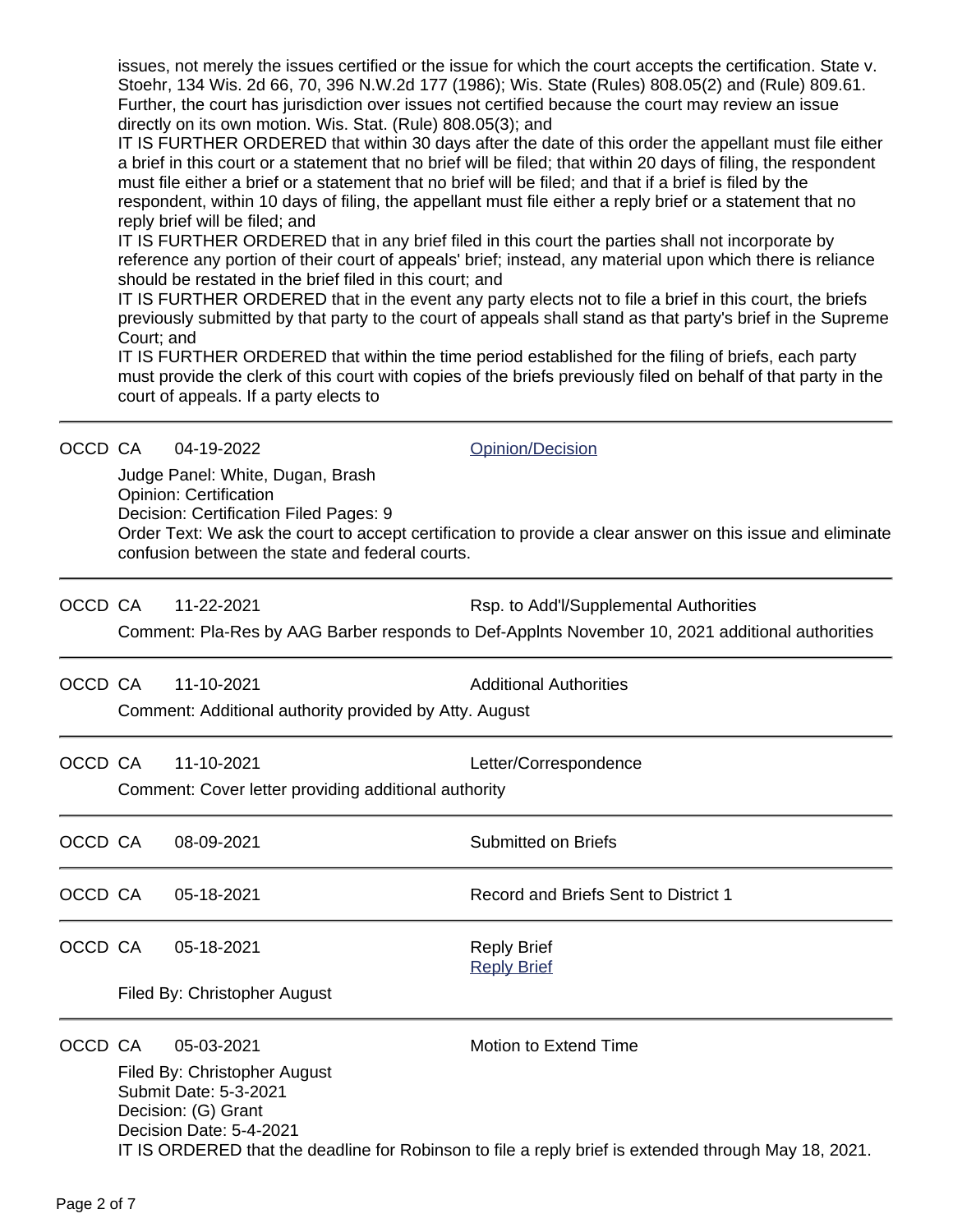OCCD CA 04-19-2021 Brief of Respondent(s)

[Brief of Plaintiff-Respondent](https://acefiling.wicourts.gov/document/eFiled/2020AP001728/359015)

Filed By: Timothy Barber

Comment: 06-24-22 Received 10 additional copies of CA brief for SC use.

OCCD CA 03-24-2021 Motion to Extend Time

Filed By: Timothy Barber Submit Date: 3-24-2021 Decision: (G) Grant Decision Date: 3-25-2021 IT IS ORDERED that the deadline for the State to file the respondents brief in this matter is extended to April 19, 2021. Motion Response Filed By: Christopher August Submit Date: 5-3-2021 See BRS event filed on 4-19-2021

OCCD CA 03-03-2021 Motion to Extend Time

Filed By: Timothy Barber Submit Date: 3-3-2021 Decision: (G) Grant Decision Date: 3-4-2021 IT IS ORDERED that the deadline for the State to file the respondents brief in this matter is extended to April 2, 2021. See BRS event due on 4-2-2021 Comment: Motion to Extend Time to file BRS

OCCD CA 02-05-2021 Notice of Appearance

Comment: AAG Barber appears for the State, requests case be in the efiling pilot program Notice of Appearance/convert case to eifling

OCCD CA 01-29-2021 Brief & Appx of Appellant(s) [Appellant's Brief](https://acefiling.wicourts.gov/document/eFiled/2020AP001728/331790)

Filed By: Christopher August

OCCD CA 01-26-2021 Notice of Appearance

Comment: SPD August appears for the DEF-APP, requests case be in the efiling pilot program Notice of Appearance/convert case to efiling

OCCD CA 12-09-2020 Notice of Appearance

Comment: SPD August appears for applnt., request for appeal to be placed in pilot program

OCCD CA 11-23-2020 Motion to Extend Time

Filed By: Kaitlin Lamb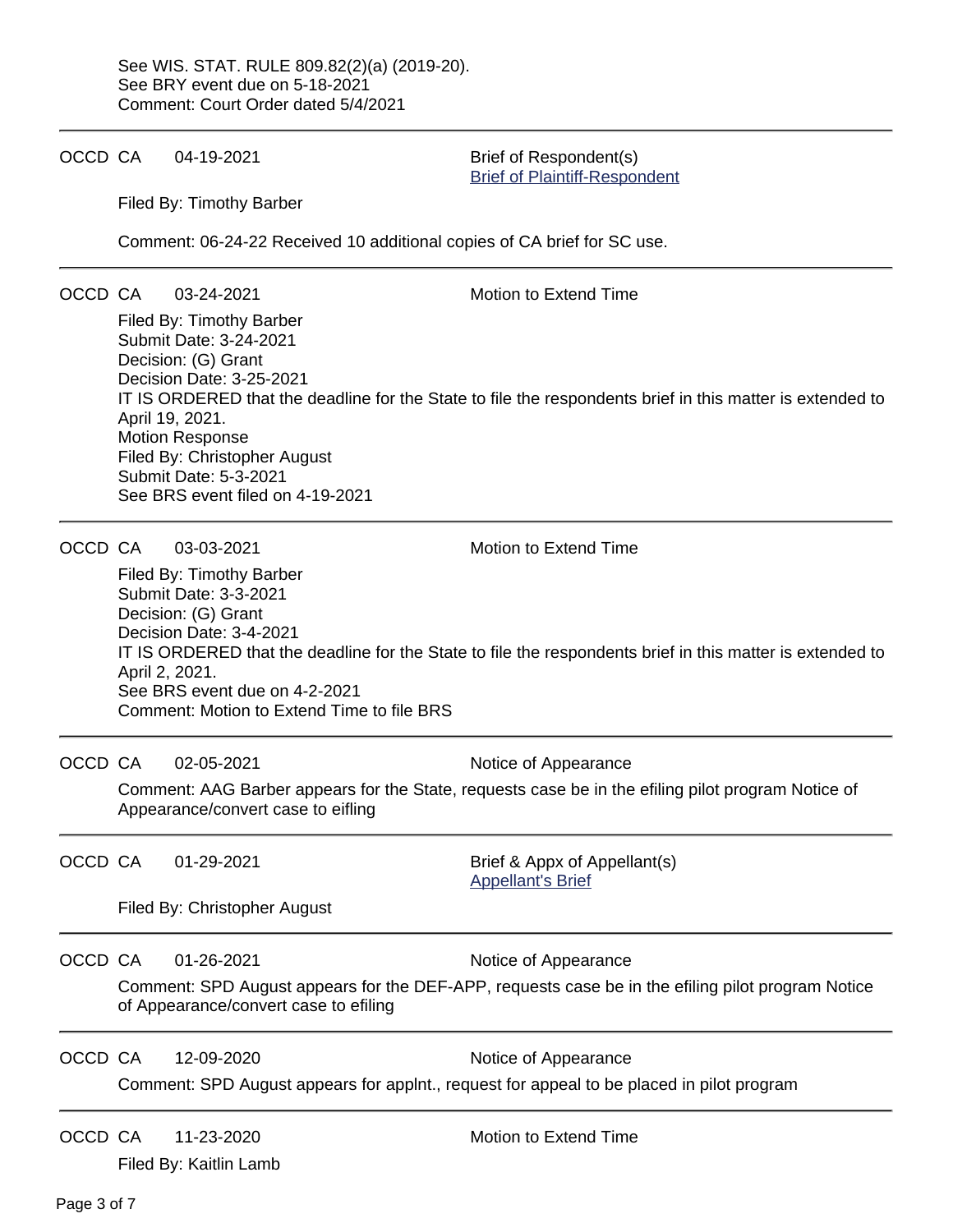|         | Submit Date: 11-24-2020<br>Decision: (N) No Action<br>Decision Date: 11-25-2020<br>IT IS ORDERED that successor counsel shall be appointed for Robinson within forty-five days from the<br>date of this order.<br>IT IS FURTHER ORDERED that successor counsel shall advise this court within five days after his or<br>her appointment in this matter.<br>IT IS FURTHER ORDERED that the deadline for Robinson to file an opening brief and appendix is<br>extended through the date sixty days after the date successor counsel is appointed. See WIS. STAT.<br>RULE 809.82(2)(a) (2017-18).<br>IT IS FURTHER ORDERED that the State Public Defender or designee shall provide a copy of this<br>order to successor counsel in this matter.<br><b>Motion Response</b><br>Filed By: Kaitlin Lamb<br>See BAP event due on 12-14-2020<br>Comment: Motion to Extend Time to file BAP Motion to Extend Time |                                                                                                         |                                            |  |  |  |
|---------|----------------------------------------------------------------------------------------------------------------------------------------------------------------------------------------------------------------------------------------------------------------------------------------------------------------------------------------------------------------------------------------------------------------------------------------------------------------------------------------------------------------------------------------------------------------------------------------------------------------------------------------------------------------------------------------------------------------------------------------------------------------------------------------------------------------------------------------------------------------------------------------------------------|---------------------------------------------------------------------------------------------------------|--------------------------------------------|--|--|--|
| OCCD CA |                                                                                                                                                                                                                                                                                                                                                                                                                                                                                                                                                                                                                                                                                                                                                                                                                                                                                                          | 11-05-2020                                                                                              | Non-Electronic Record Item                 |  |  |  |
| OCCD CA |                                                                                                                                                                                                                                                                                                                                                                                                                                                                                                                                                                                                                                                                                                                                                                                                                                                                                                          | 11-04-2020                                                                                              | <b>Sealed Documents</b>                    |  |  |  |
| OCCD CA | 11-04-2020<br>Record<br>Comment: 1-2 to 98-1, ELECTRONICALLY FILED Record Filing Notice                                                                                                                                                                                                                                                                                                                                                                                                                                                                                                                                                                                                                                                                                                                                                                                                                  |                                                                                                         |                                            |  |  |  |
| OCCD CA |                                                                                                                                                                                                                                                                                                                                                                                                                                                                                                                                                                                                                                                                                                                                                                                                                                                                                                          | 10-19-2020<br>Comment: SPD                                                                              | <b>Fee Waived</b>                          |  |  |  |
| OCCD CA |                                                                                                                                                                                                                                                                                                                                                                                                                                                                                                                                                                                                                                                                                                                                                                                                                                                                                                          | 10-19-2020<br>Notif. Sent-Filing of NAP & Ct. Record<br>Comment: Notif. Sent-Filing of NAP & Ct. Record |                                            |  |  |  |
| OCCD CA |                                                                                                                                                                                                                                                                                                                                                                                                                                                                                                                                                                                                                                                                                                                                                                                                                                                                                                          | 10-19-2020<br>Comment: Notice of Appeal & Court Record                                                  | Notice of Appeal & Court Record            |  |  |  |
| OCCD CA |                                                                                                                                                                                                                                                                                                                                                                                                                                                                                                                                                                                                                                                                                                                                                                                                                                                                                                          | 10-19-2020                                                                                              | X Transfer                                 |  |  |  |
| OCCD CA | 10-13-2020<br><b>Statement on Transcript</b><br>Filed By: Kaitlin Lamb<br><b>Status: Prev. Filed</b><br><b>Comment: Statement on Transcript</b>                                                                                                                                                                                                                                                                                                                                                                                                                                                                                                                                                                                                                                                                                                                                                          |                                                                                                         |                                            |  |  |  |
| OCCD CA |                                                                                                                                                                                                                                                                                                                                                                                                                                                                                                                                                                                                                                                                                                                                                                                                                                                                                                          | 10-13-2020<br>Comment: Notice of Appeal filed in circuit court                                          | Notice of Appeal filed in Cir. Ct.         |  |  |  |
| OCCD CA |                                                                                                                                                                                                                                                                                                                                                                                                                                                                                                                                                                                                                                                                                                                                                                                                                                                                                                          | 09-23-2020                                                                                              | <b>Order of Circuit Court</b>              |  |  |  |
| OCCD CA |                                                                                                                                                                                                                                                                                                                                                                                                                                                                                                                                                                                                                                                                                                                                                                                                                                                                                                          | 08-24-2020<br>Filed By: Kaitlin Lamb                                                                    | <b>MXT</b> to Decide Postconviction Motion |  |  |  |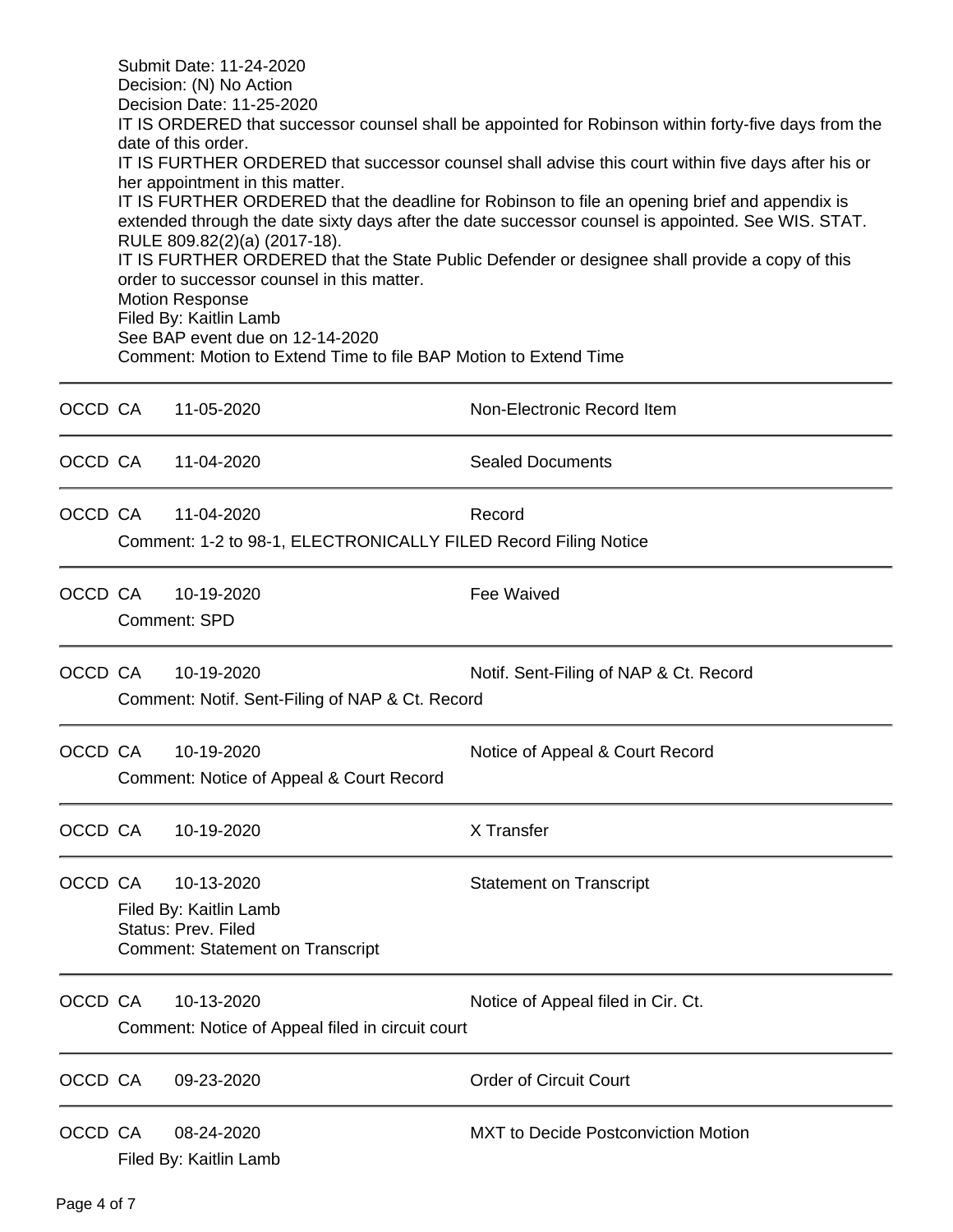Submit Date: 8-24-2020 Decision: (G) Grant Decision Date: 8-26-2020 IT IS ORDERED that the deadline for deciding the postconviction motion is extended until November 4, 2020. Comment: MXT to Decide Postconviction Motion (2nd) Court Order - 8/26/2020

OCCD CA 06-23-2020 MXT to Decide Postconviction Motion

Filed By: Kaitlin Lamb Submit Date: 6-23-2020 Decision: (G) Grant Decision Date: 6-25-2020 IT IS ORDERED that the deadline for deciding the postconviction motion is extended until August 24, 2020. Comment: MXT to Decide Postconviction Motion Court Order - 6/25/2020

OCCD CA 03-06-2020 MXT to file NAP/PCM

Filed By: Kaitlin Lamb Submit Date: 3-9-2020 Decision: (G) Grant Decision Date: 3-10-2020 IT IS ORDERED that the deadline for Robinson to file a postconviction motion or notice of appeal in this matter is extended to March 23, 2020. Comment: 4 MXT to file NAP/PCM (4th) Court Order - 3/10/2020

OCCD CA 01-06-2020 MXT to file NAP/PCM

Filed By: Kaitlin Lamb Submit Date: 1-7-2020 Decision: (G) Grant Decision Date: 1-8-2020 IT IS ORDERED that the deadline for Robinson to file a postconviction motion or a notice of appeal is extended through March 6, 2020. See Wis. Sat. Rule 809.82(2)(a) (2017-18). Comment: 3 MXT to file NAP/PCM (3rd) Court Order - 1/8/2020

OCCD CA 11-05-2019 MXT to file NAP/PCM

Filed By: Kaitlin Lamb Submit Date: 11-5-2019 Decision: (G) Grant Decision Date: 11-6-2019 IT IS ORDERED that the time for filing a notice of appeal or postconviction motion is extended to January 6, 2020. See Wis. Stat. Rule 809.82(2)(a) (2017-18). Comment: 2 MXT to file NAP/PCM (2nd) Court Order - 11/6/2019

OCCD CA 09-18-2019 Cher Papers

Comment: CRS: CR Czerniejewski files 5/29/18 transcript in TC on 9/6/19 CRS: CR Czerniejewski files 5/29/18 transcript in TC on 9/6/19

OCCD CA 07-09-2019 MXT to file NAP/PCM

Filed By: Kaitlin Lamb Submit Date: 7-9-2019 Decision: (G) Grant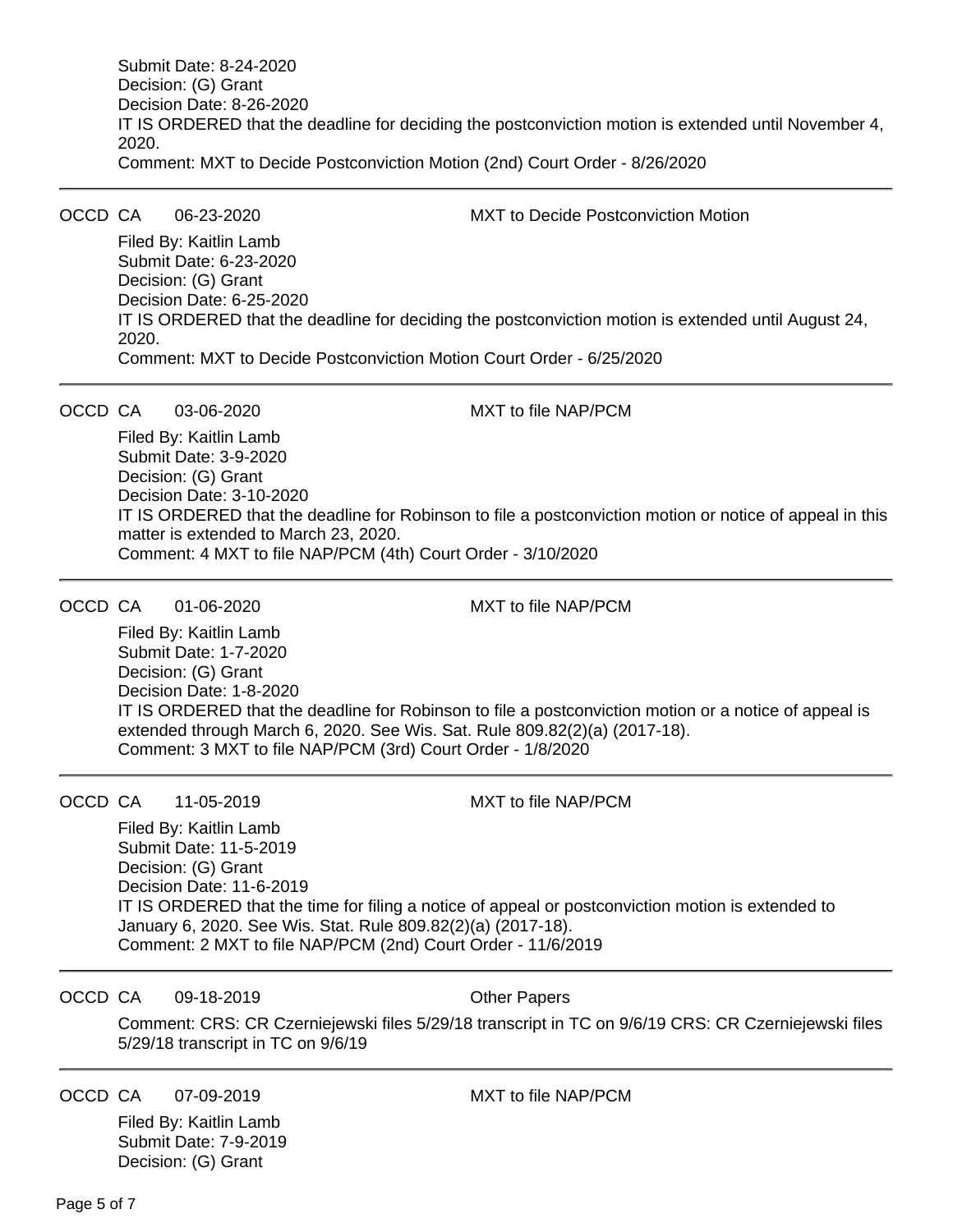Decision Date: 7-12-2019 IT IS ORDERED that the deadline for Robinson to move to reconstruct the record or notify this court that he elects not to do so is extended through August 7, 2019. See Wis. Stat. Rule 809.82(2)(a) (2017-18). Comment: MXT to file NAP/PCM Court Order - 7/12/2019

OCCD CA 06-07-2019 Motion for Miscellaneous Relief

Filed By: Kaitlin Lamb Submit Date: 6-10-2019 Decision: (G) Grant Decision Date: 6-11-2019 IT IS ORDERED that the deadline for Robinson to move to reconstruct the record or notify this court that he elects not to do so is extended through July 8, 2019. Comment: MXT to respond to court order MXT to respond to court order Court Order - 6/11/2019

OCCD CA 04-08-2019 Miscellaneous Motion on XX-Case

Filed By: Kaitlin Lamb Submit Date: 4-9-2019 Decision: (G) Grant Decision Date: 4-10-2019 ORD that the deadline for Robinson to move to reconstruct the record or notify this court that he elects not to do so is extended through June 7, 2019. See Wis. Stat. Rule 809.82(2)(a) (2017-18). Comment: ext. time to reconstruct the record ext. time to reconstruct the record Court Order - 4/10/20219

## OCCD CA 03-07-2019 Court Order

IT IS FURTHER ORDERED that if a transcript of the hearing on the motion to correct the record is ordered by defendant, then the deadline for filing a postconviction motion or notice of appeal shall be sixty days from the date on which the transcript is filed with the circuit court. See WIS. STAT. RULE 809.30(2)(h).

IT IS FURTHER ORDERED that if counsel determines that a transcript of the hearing on the motion to correct the record is not necessary for appeal, then any postconviction motion or notice of appeal shall be due within sixty days of the date of entry of the circuit courts written order resolving the motion to correct the record.

Comment: 3-7-2019 CTO continued Court Order - 3/7/2019

OCCD CA 03-05-2019 Motion to Compel Production/Service of Transcripts

Filed By: Kaitlin Lamb Submit Date: 3-5-2019 Decision: (D) Deny Decision Date: 3-7-2019

IT IS ORDERED that the motion to compel the production of transcripts is denied. IT IS FURTHER ORDERED that within thirty days of the date of this order, defendant may file with the circuit court a motion to correct the record by reconstruction, pursuant to WIS. STAT. RULE 809.15(3) and DeLeon. If appropriate, the motion may be accompanied by any stipulation or other agreed-upon statement reached by the parties in lieu of the transcript. A reference copy of any motion to correct the record that is filed in the circuit court shall also be filed in this court within the same time period. IT IS FURTHER ORDERED that within thirty days of the date of this order, defendant may alternatively opt not to pursue the missing transcript in this matter; if he does so, he shall submit a statement to this court, signed by both himself and his counsel, confirming this choice. IT IS FURTHER ORDERED that if defendant does not pursue the transcript, then any postconviction motion or notice of appeal shall be due within sixty days of the date of this order. Cf. WIS. STAT. RULE 809.30(2)(h). IT IS FURTHER ORDERED that the circuit court should conduct all necessary proceedings on any motion to correct the record and enter a